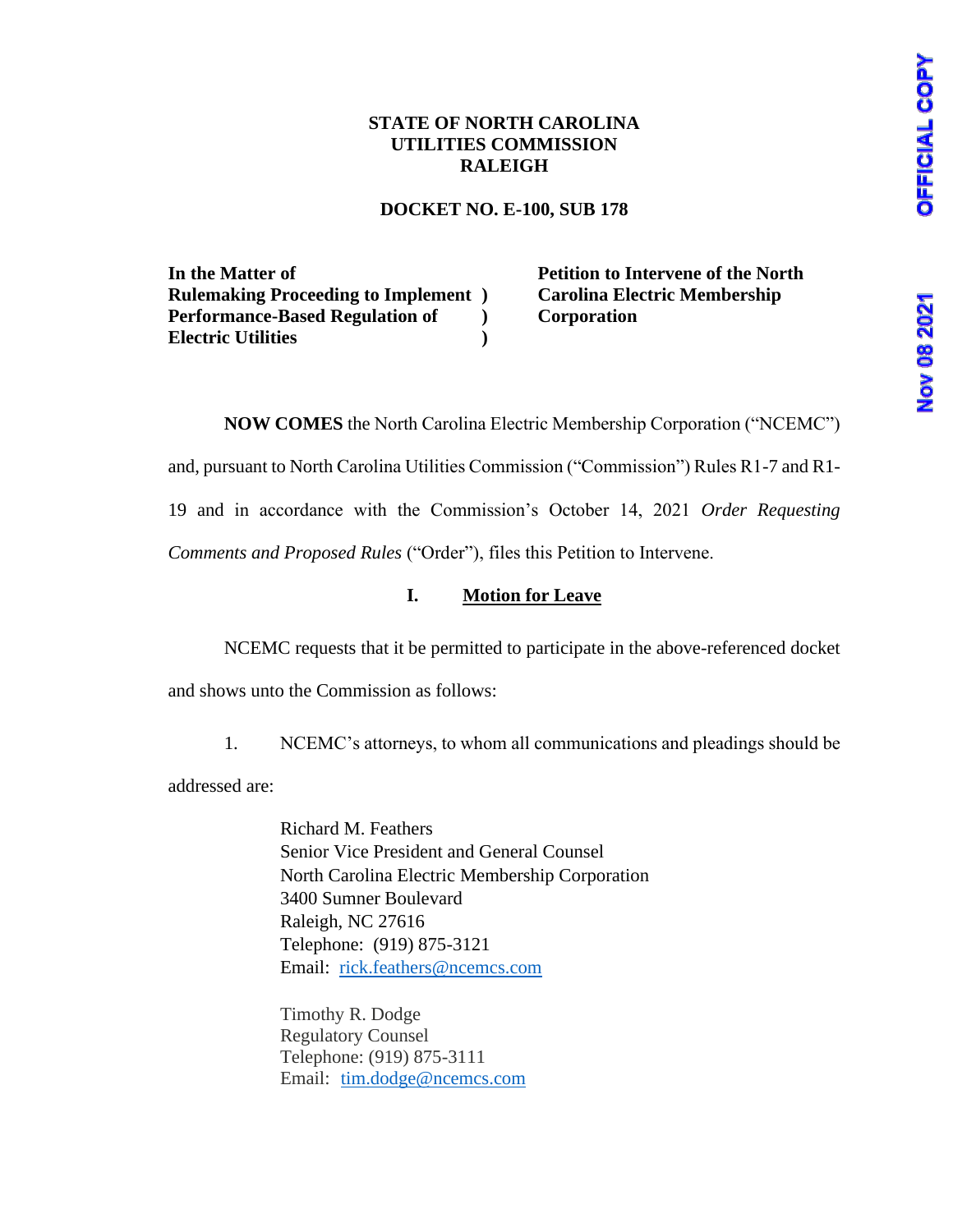2. NCEMC is a generation and transmission cooperative organized pursuant to Chapter 117 of the North Carolina General Statutes and is responsible for the power supply of its 25 member distribution cooperatives throughout the State of North Carolina. Those 25 members, in turn, supply electricity to more than one million homes, farms, and businesses in which more than 2.5 million North Carolinians live and work.

3. In the Order, the Commission requested parties to file comments and proposed rules on the implementation of performance-based regulation ("PBR") of electric public utilities, as authorized in N.C. Gen. Stat. § 62-133.16, and made Duke Energy Carolinas, LLC ("DEC"), Duke Energy Progress, LLC ("DEP"), and Virginia Electric and Power Company, d/b/a Dominion Energy North Carolina ("Dominion") parties to the proceeding. The Commission also authorized any other persons desiring to become formal parties to the proceeding to file a petition to intervene on or before November 9, 2021.

4. NCEMC was actively involved in the development of House Bill 951 , now codified at Session Law 2021-165, and has a direct interest in seeing the policies and goals of the Session Law implemented in a manner consistent with legislative intent. The cooperatives were identified, along with municipalities, as key stakeholders to be involved in the implementation of the Session Law before the Commission by its legislative sponsors.<sup>1</sup> As such, the perspectives of NCEMC as a stakeholder in these matters will assist the Commission in ensuring that the legislative intent supporting the Session Law is met.

<sup>&</sup>lt;sup>1</sup> See statement by Sen. Paul Newton on October 5, 2021, before the Senate Committee on Agriculture, Energy, and Environment, in which Sen. Newton responded to the question "Are co-ops and munis [municipal power agencies] qualifying stakeholders under the bill?" by stating affirmatively that "Yes. So if this plan is being considered, and they want a voice, and they want to address the Utilities Commission about the proposed plan going forward, they are absolutely stakeholders. I don't want there to be any confusion about that." Audio available online at: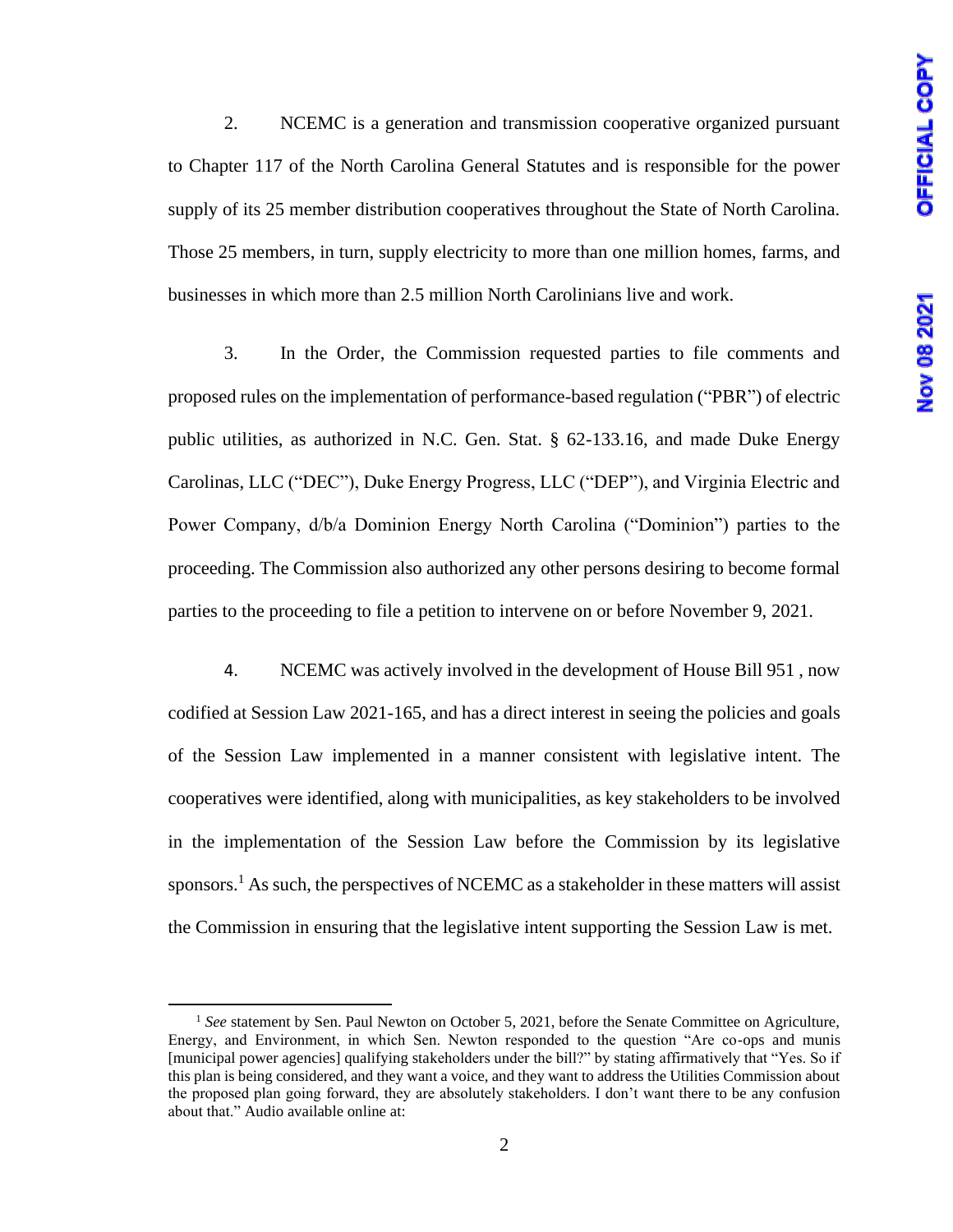5. In addition to generating power and energy, NCEMC purchases power and energy, pursuant to wholesale contracts, from DEC, DEP, and others to supply its members in 93 counties in North Carolina. NCEMC and its member distribution cooperatives also take retail service from DEC, DEP, and Dominion at multiple locations.

6. NCEMC is a member of PJM, which operates the transmission systems of several electric utilities, including Dominion. NCEMC purchases Network Integration Transmission Service from PJM over the facilities owned by Dominion to serve the loads of its six members that distribute power at retail in the geographic area served by Dominion's transmission facilities in North Carolina. The PJM-region member cooperatives rely, for load growth and economic development, on the competitiveness of retail rates in those areas, whether served by Dominion, cooperatives, or local municipalities.

7. NCEMC has joint ownership and operational interests with DEC and DEP in multiple electric generating facilities, including the following:

> a. NCEMC is a part owner in the Catawba Nuclear Station located in York County, South Carolina, which is operated and maintained by DEC. NCEMC's ownership interests consist of 61.51% of Unit 1, approximately 700 megawatts (MW), and 30.75% in the common support facilities of the station. NCEMC's ownership entitlement is bolstered by a reliability exchange between the Catawba Nuclear Station and DEC's McGuire Nuclear Station located in Mecklenburg County, North Carolina.

[https://nccommittee.s3.amazonaws.com/20211005/Senate:%20%20Agriculture,%20Energy,%20and%](https://nccommittee.s3.amazonaws.com/20211005/Senate:%20%20Agriculture,%20Energy,%20and%20Environment%20--%20UPDATED/Auditorium%20LB_Senate%20%20Agriculture_1200PM_wucxdgnbdqf.mp3) [20Environment%20--](https://nccommittee.s3.amazonaws.com/20211005/Senate:%20%20Agriculture,%20Energy,%20and%20Environment%20--%20UPDATED/Auditorium%20LB_Senate%20%20Agriculture_1200PM_wucxdgnbdqf.mp3) [%20UPDATED/Auditorium%20LB\\_Senate%20%20Agriculture\\_1200PM\\_wucxdgnbdqf.mp3.](https://nccommittee.s3.amazonaws.com/20211005/Senate:%20%20Agriculture,%20Energy,%20and%20Environment%20--%20UPDATED/Auditorium%20LB_Senate%20%20Agriculture_1200PM_wucxdgnbdqf.mp3)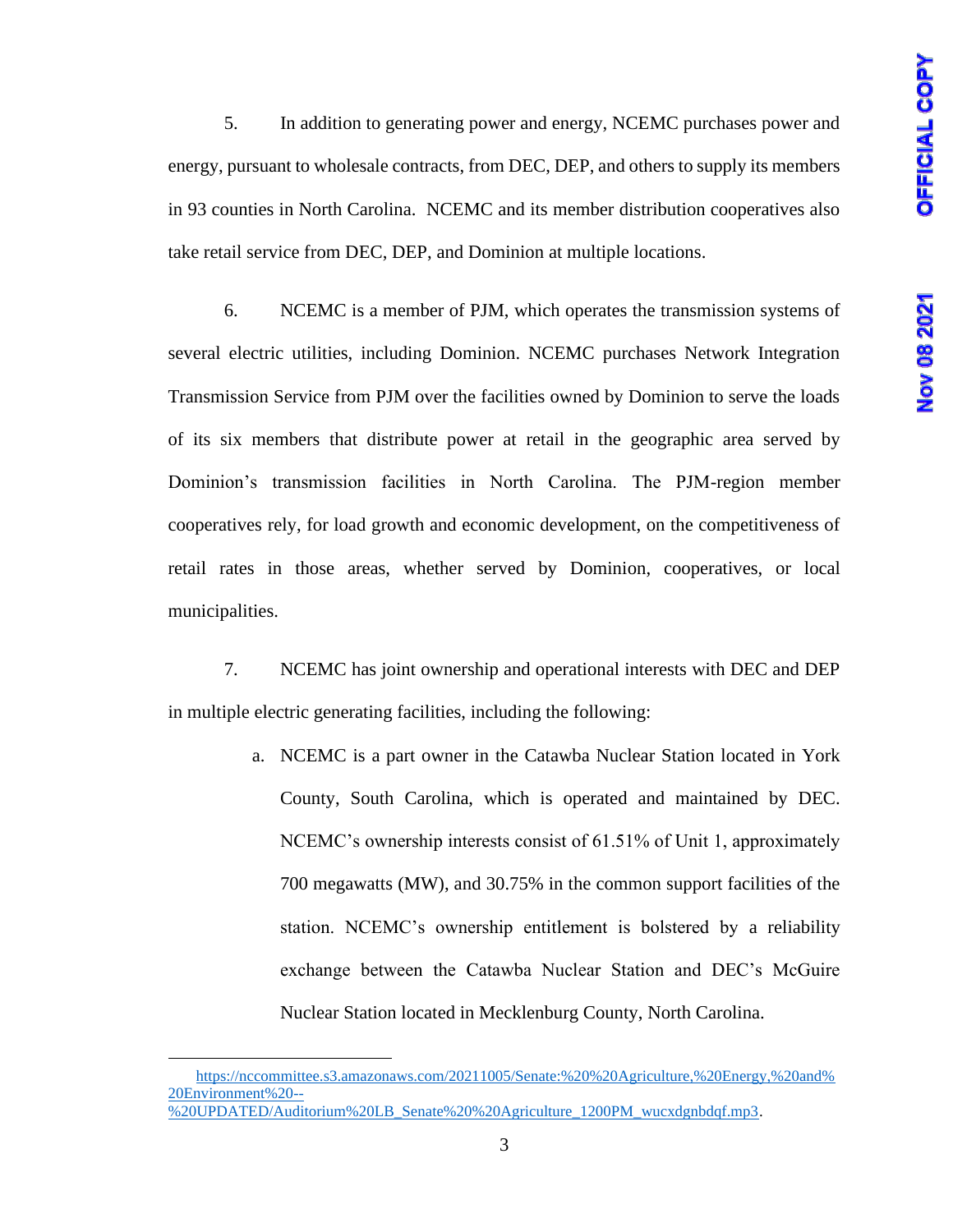- b. NCEMC is also a part owner in the W.S. Lee combined cycle ("CC") plant located in Anderson, South Carolina. NCEMC's ownership interests consist of approximately 100 MW. DEC operates and maintains the plant. NCEMC's ownership entitlement is bolstered by a reliability exchange between the W.S. Lee CC and DEC's Dan River and Buck CC plants.
- c. Additionally, NCEMC owns and operates approximately 680 MW of combustion turbine ("CT") generation at sites in Anson and Richmond Counties, NC. These facilities are operated by NCEMC and include a tolling agreement with DEP for a portion of their output as peaking resources.

To the extent the rules implementing PBR in this docket result in DEC or DEP making operational changes to its generating fleet, or more specifically to the units that are owned and/or operated in a joint capacity between NCEMC and DEC or DEP, these changes in operations could have direct financial implications to NCEMC and its members, as well as impacts to the long-term overall investments and operations in these facilities.

8. The landscape of electric utility service is undergoing extensive transformation, and in many cases the lines that once separated retail and wholesale service providers, as well as transmission and distribution operators, have become increasingly blurred. At the same time, opportunities to collaborate and reduce costs for customers have increased. As noted in the in the introduction of the Task Force on Comprehensive Electricity Planning established by National Association of Regulatory Utility Commissioners ("NARUC") and the National Association of State Energy Officials ("NASEO"):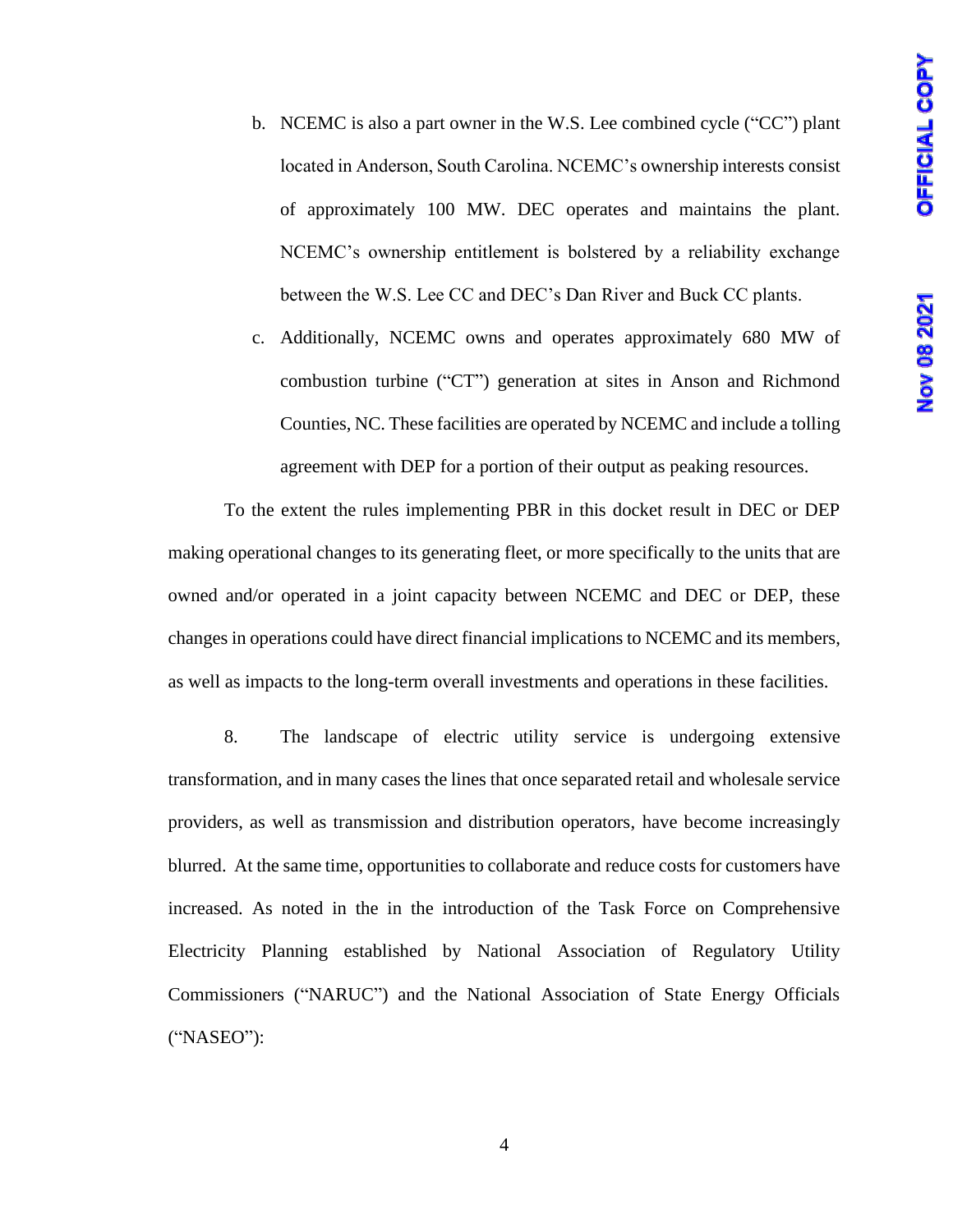Emerging technologies, decreasing costs, consumer preferences, new energy service providers, and state and local efforts are driving significant growth in distributed energy resources (DERs) such as solar, storage, energy efficiency, demand management, and microgrids. These investments increasingly require regulatory and policy innovation and a greater emphasis on planning to overcome system complexities and avoid unnecessary costs associated with operating the grid.

With greater alignment of resource and distribution system planning, states and utilities could:

- Improve grid reliability and resilience
- Optimize use of distributed and existing energy resources
- Avoid unnecessary costs to ratepayers
- Support state policy priorities
- Increase the transparency of grid-related investment decisions.<sup>2</sup>
- 9. The Commission highlighted the importance of this relationship between

resource and distribution planning in its April 6, 2020 *Order Accepting Filing of 2019* 

*Update Reports and Accepting 2019 REPS Compliance Plans*, in which it stated that:

[T]he Commission recognizes that there could be significant benefits to involving North Carolina's electric membership cooperatives and municipally owned and operated electric utilities in this effort. One stated goal of the [Integrated Systems and Operations Planning, or ISOP] process is to improve coordination of load forecasting, project and systems planning, and operational effectiveness between the transmission system operator and the distribution system operator. In North Carolina the transmission system operator is, in the main, either DEC and DEP, but in many parts of the State the distribution system operator will be an EMC or a municipally owned utility. The Commission views the ISOP program and stakeholder involvement in that program as an important opportunity to strengthen effective communication and interaction both in planning and in operations between the Companies and the non-regulated distribution system operators that serve a significant portion of the State. $3$ 

<sup>&</sup>lt;sup>2</sup> NARUC-NASEO Task Force on Comprehensive Electricity Planning website. Online at: [https://www.naruc.org/taskforce/.](https://www.naruc.org/taskforce/) Date last accessed: November 8, 2021.

<sup>3</sup> April 6, 2020 *Order Accepting Filing of 2019 Update Reports and Accepting 2019 REPS Compliance Plans*, in Docket No. E-100, Sub 157, at p. 13.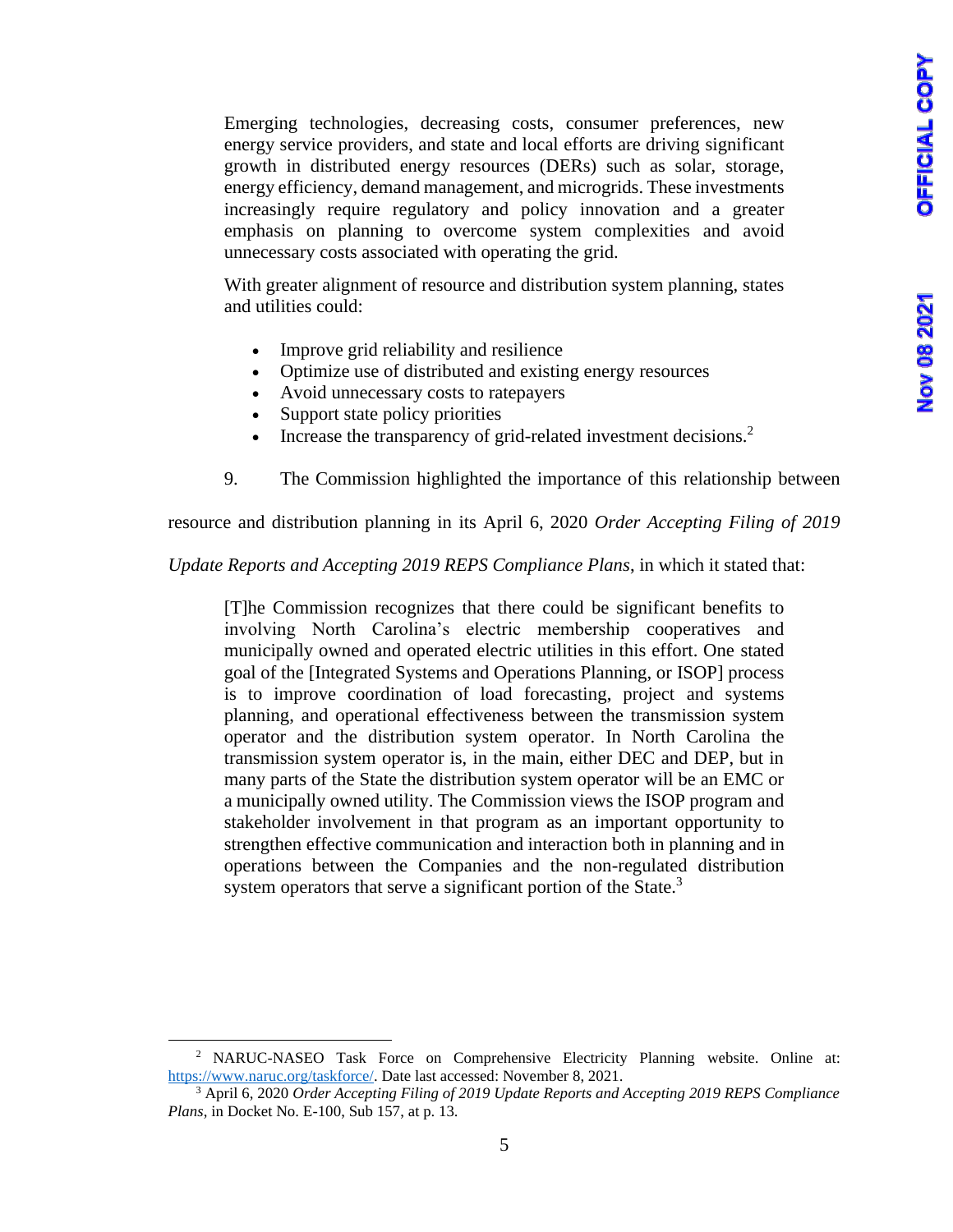10. In its April 18, 2021 *Order Scheduling Technical Conference and Requiring Filing of Report* in Docket No. E-100, Sub 165, the Commission further emphasized the importance of this collaboration between the distribution and transmission operators as necessary "in order to promote greater alignment of resources and distribution system planning across the entire grid network in North Carolina."<sup>4</sup> The rules implementing PBR in this docket will impact investments in transmission and distribution infrastructure by the electric public utilities, and such investments may have direct operational and financial impacts on the distribution facilities operated by NCEMC and its members.

11. NCEMC and its member distribution cooperatives have developed and implemented the NCEMC Distribution Operator ("DO"), a single entity that monitors and coordinates distributed energy and demand response resources, bringing operational benefits to the distribution system, optimization in the market interface, and positive system impacts on the transmission systems upstream, including DEC, DEP, and Dominion.<sup>5</sup> The DO provides access to over 250 MW of distributed energy and demand resources, including solar, storage, microgrids, consumer devices, and behind-the-meter generation, and will continue to grow as additional resources are integrated into the DO system and processes become more automated. NCEMC continues to discuss the DO platform with Dominion, as well as with DEC and DEP to determine how the DO platform will interact with their ISOP process, which the Commission in its last rate case

<sup>&</sup>lt;sup>4</sup> April 18, 2021 *Order Scheduling Technical Conference and Requiring Filing of Report* in Docket No. E-100, Sub 165, at p. 2.

 $<sup>5</sup>$  French Broad EMC is not one of the 25 distribution cooperative members of NCEMC, but is a</sup> participating member in the DO platform.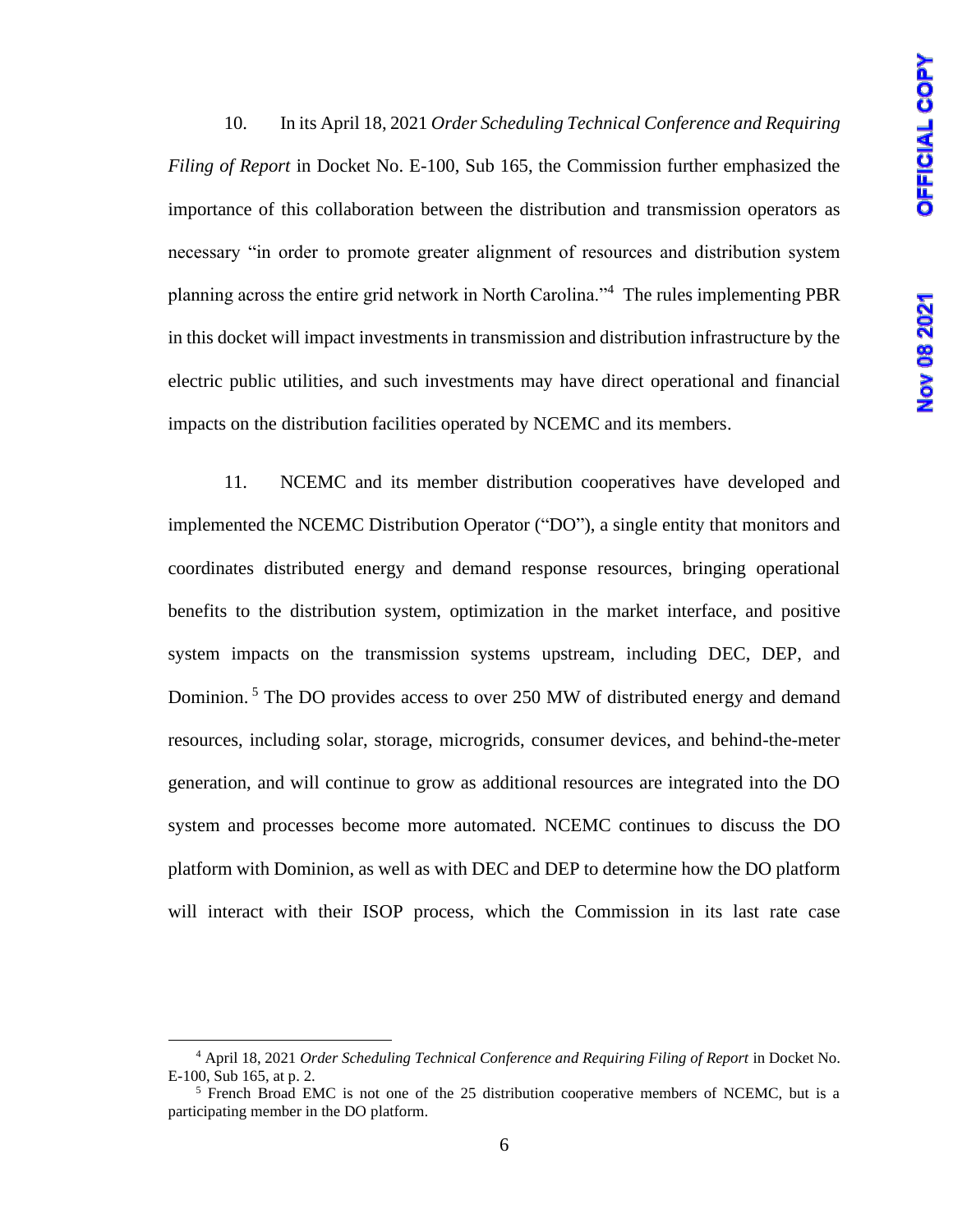proceedings for DEC and DEP directed the utilities to use to inform and justify decisions on additional grid modernization investments in future years. 6

12. For the reasons stated above, NCEMC and its member cooperatives have direct, substantial, and pecuniary interests that could be materially affected by the Commission's actions in this proceeding. No other party can adequately represent NCEMC's interests in this proceeding.

13. NCEMC asks that the Commission make it a party to this proceeding and permit it to exercise all rights provided to intervenors under North Carolina law and this Commission's rules.

14. NCEMC agrees to accept electronic service of all filings in the Docket.

**WHEREFORE**, NCEMC respectfully requests that the Commission grants NCEMC's petition to intervene.

Respectfully submitted this the 8th day of November 2021.

### **NORTH CAROLINA ELECTRIC MEMBERSHIP CORPORATION**

By: /s/ Timothy R. Dodge Timothy R. Dodge Regulatory Counsel 3400 Sumner Blvd. Raleigh, North Carolina 27616 Telephone: (919) 875-3111 Email: [tim.dodge@ncemcs.com](mailto:tim.dodge@ncemcs.com)

<sup>6</sup> *See* Finding of Fact No. 38 in the Commission's April 16, 2021 *Order Accepting Stipulations, Granting Partial Rate Increase and Requiring Customer Notice*, Docket No. E-2, Sub 1219, and Finding of Fact No. 41 in the Commission's March 31, 2021 *Order Accepting Stipulations, Granting Partial Rate Increase and Requiring Customer Notice*, Docket No. E-7, Sub 1214.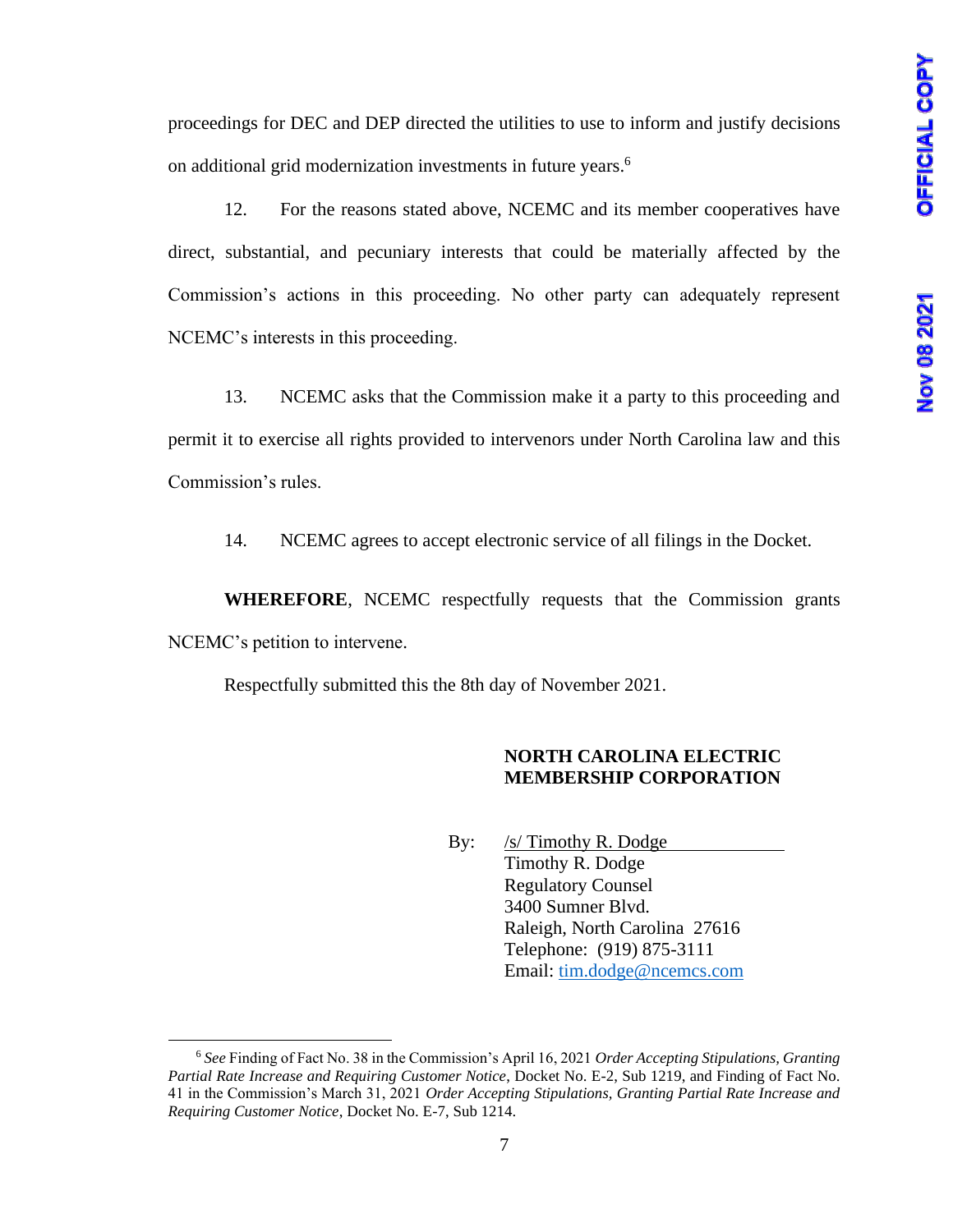# Nov 08 2021

# **STATE OF NORTH CAROLINA**

# **COUNTY OF WAKE**

Timothy R. Dodge swears and says under penalty of perjury:

- **1.** He is Regulatory Counsel for North Carolina Electric Membership Corporation.
- 2. He has read the foregoing *Petition to Intervene* and knows its contents.
- 3. The matters stated in this instrument are true of his knowledge, except as to those matters that are stated to be on information and belief, and, as to those matters, he believes them to be true.

Timothy R. Dodge

Sworn to and subscribed before me this the 8th day of November 2021.

 $\alpha$ Notary Public

Brenda Lynam

My Commission Expires: 11/18/2023

**[SEAL]**